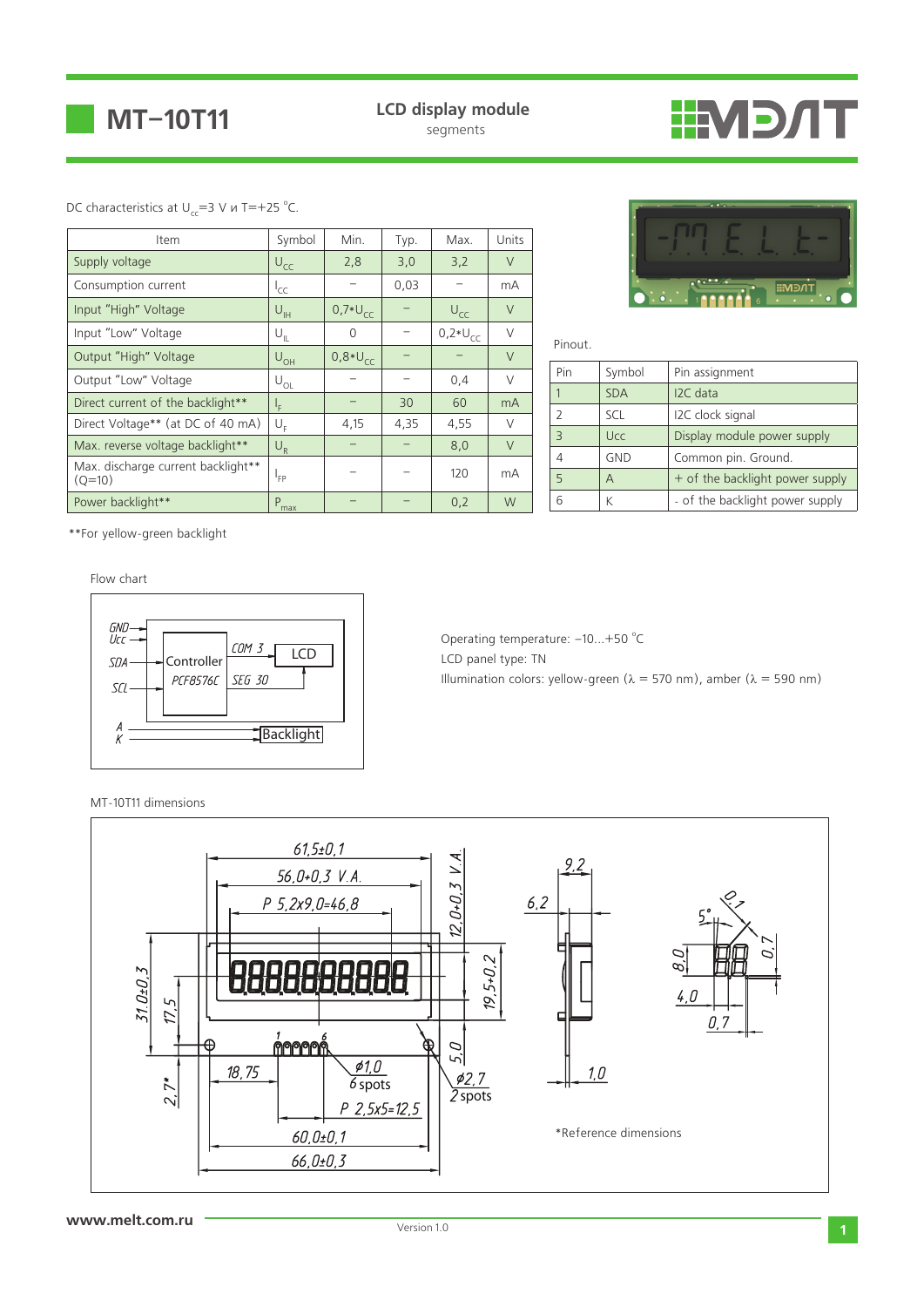### **Revision history**

| Document version | Date       | Alterations | Page |
|------------------|------------|-------------|------|
| I.O              | 09/07/2013 | Revision 1  |      |